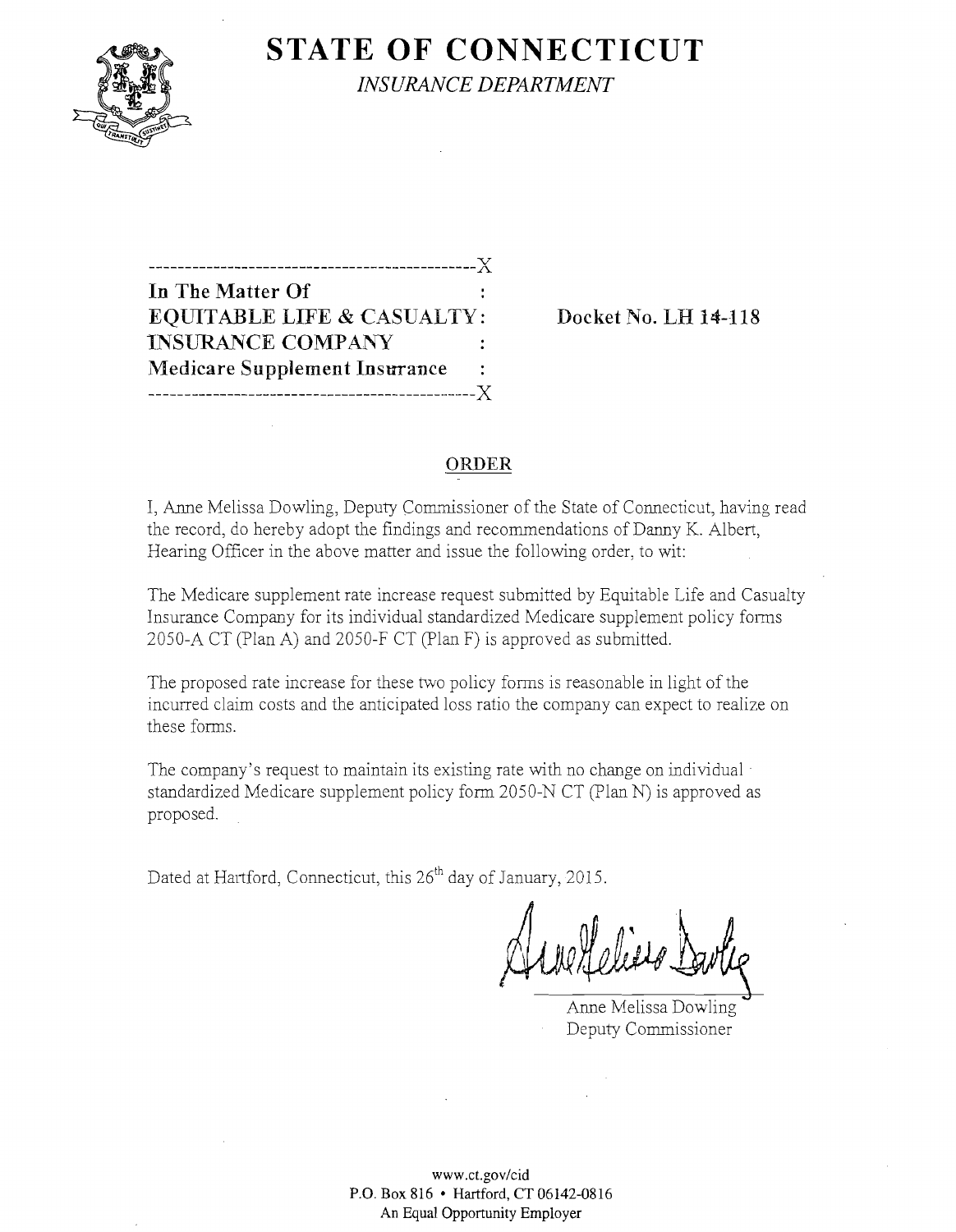# **STATE OF CONNECTICUT**



*INSURANCE DEPARTMENT* 

-------------------X

**In The Matter Of: EQUITABLE LIFE & CASUALTY: Docket No. LH 14-118 INSURANCE COMPANY Medicare Supplement Insurance**  ---------------------------------------------~)(

### **PROPOSED FINAL DECISION**

### 1. INTRODUCTION

The Insurance Commissioner of the State of Connecticut is empowered to review rates charged for individual and group Medicare supplement policies sold to any resident of this State who is eligible for Medicare. The source for this regulatory authority is contained in Chapter 700c and Section 38a-495a of the Connecticut General Statutes.

After due notice a hearing was held at the Insurance Department in Hartford on January 15, 2015 to consider whether or not the rate increase requested by Equitable Life  $\&$ Casualty Insurance Company on its individual standardized Medicare supplement business should be approved.

No one from the general public attended the hearing.

No company representatives participated in the hearing.

The hearing was conducted in accordance with the requirements of Section 38a-474, Connecticut General Statutes, the Uniform Administrative Procedures Act, Chapter 54 of the Connecticut General Statutes, and the Insurance Department Rules of Practice, Section 38a-8-1 et seq. of the Regulations of Connecticut State Agencies.

A Medicare supplement (or Medigap) policy is a private health insurance policy sold on an individual or group basis which provides benefits that are additional to the benefits provided by Medicare. For many years Medicare supplement policies have been highly regulated under both state and federal law to protect the interests of persons eligible for Medicare who depend on these policies to provide additional coverage for the costs of health care.

Effective December 1,2005, Connecticut amended its program of standardized Medicare supplement policies in accordance with Section 38a-495a of the Connecticut General Statutes, and Sections 38a-495a-l through 38a-495a-21 of the Regulations of Connecticut Agencies. This program, which conforms to federal requirements, provides that all insurers offering Medicare supplement policies for sale in the state must offer the basic "core" package of benefits known as Plan A. Insurers may also offer anyone or more of eleven other plans (plans B through N).

> **www.ct.gov/cid P.O. Box 816 • Hartford, CT06142-0816 An Equal Opportunity Employer**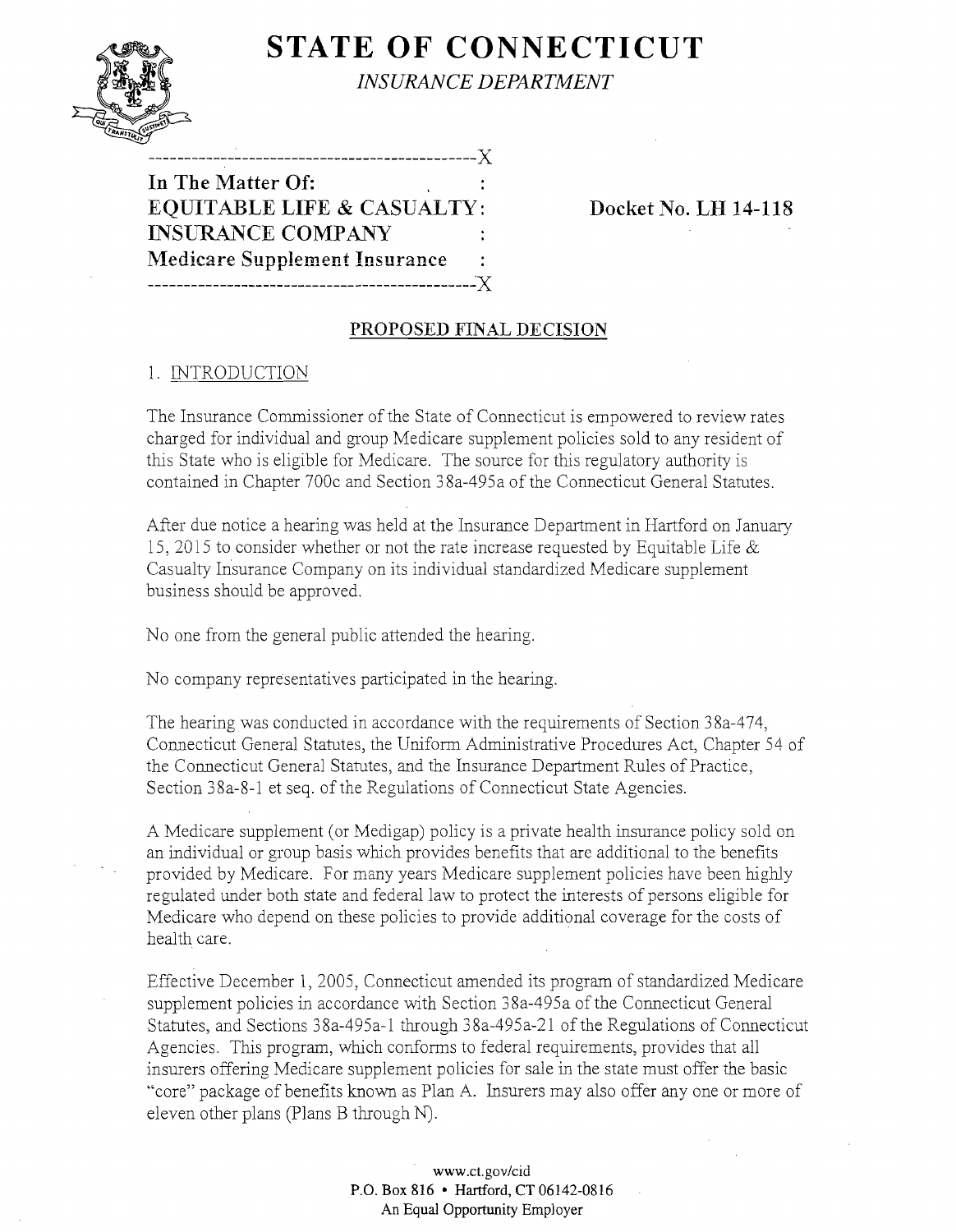Effective January 1,2006, in accordance with Section 38a-495c of the Connecticut General Statutes (as amended by Public Act 05-20) premiums for all Medicare supplement policies in the state must use community rating. Rates for Plans A through N must be computed without regard to age, gender, previous claims history or the medical condition of any person covered by a Medicare supplement policy or certificate.

The statute provides that coverage under Plan A through N may not be denied on the basis of age, gender, previous claims history or the medical condition of any covered person. Insurers may exclude benefits for losses incurred within six months from the effective date of coverage based on a pre-existing condition.

Effective October 1, 1998, carriers that offer Plan B or Plan C must make these plans as well as Plan A, available to all persons eligible for Medicare by reason of disability.

Insurers must also make the necessary arrangements to receive notice of all claims paid by Medicare for their insureds so that supplemental benefits can be computed and paid without requiring insureds to file claim forms for such benefits. This process of direct notice and automatic claims payment is commonly referred to as "piggybacking" or "crossover".

Sections 38a-495 and 38a-522 of the Connecticut General Statutes, and Section 38a-495a-lO of the Regulations of Connecticut Agencies, state that individual and group Medicare supplement policies must have anticipated loss ratios of 65% and 75%, respectively. Under Sections 38a-495-7 and 38a-495a-10 of the Regulations of Connecticut Agencies, filings for rate increases must demonstrate that actual and expected losses in relation to premiums meet these standards, and anticipated loss ratios for the entire future period for which the requested premiums are calculated to provide coverage must be expected to equal or exceed the appropriate loss ratio standard.

Section 38a-473 of the Connecticut General Statutes provides that no insurer may incorporate in its rates for Medicare supplement policies factors for expenses that exceed 150% of the average expense ratio for that insurer's entire written premium for all lines of health insurance for the previous calendar year.

# II. **FINDING OF FACT**

After reviewing the exhibits entered into the record of this proceeding, and utilizing the experience, technical competence and specialized knowledge of the Insurance Department, the undersigned makes the following findings of fact:

1. Equitable Life & Casualty Insurance Company has requested a  $5\%$  rate increase for its individual standardized Medicare supplement policy form 2050 for Plans A and F. They have also requested that rates remain the same for Plan N.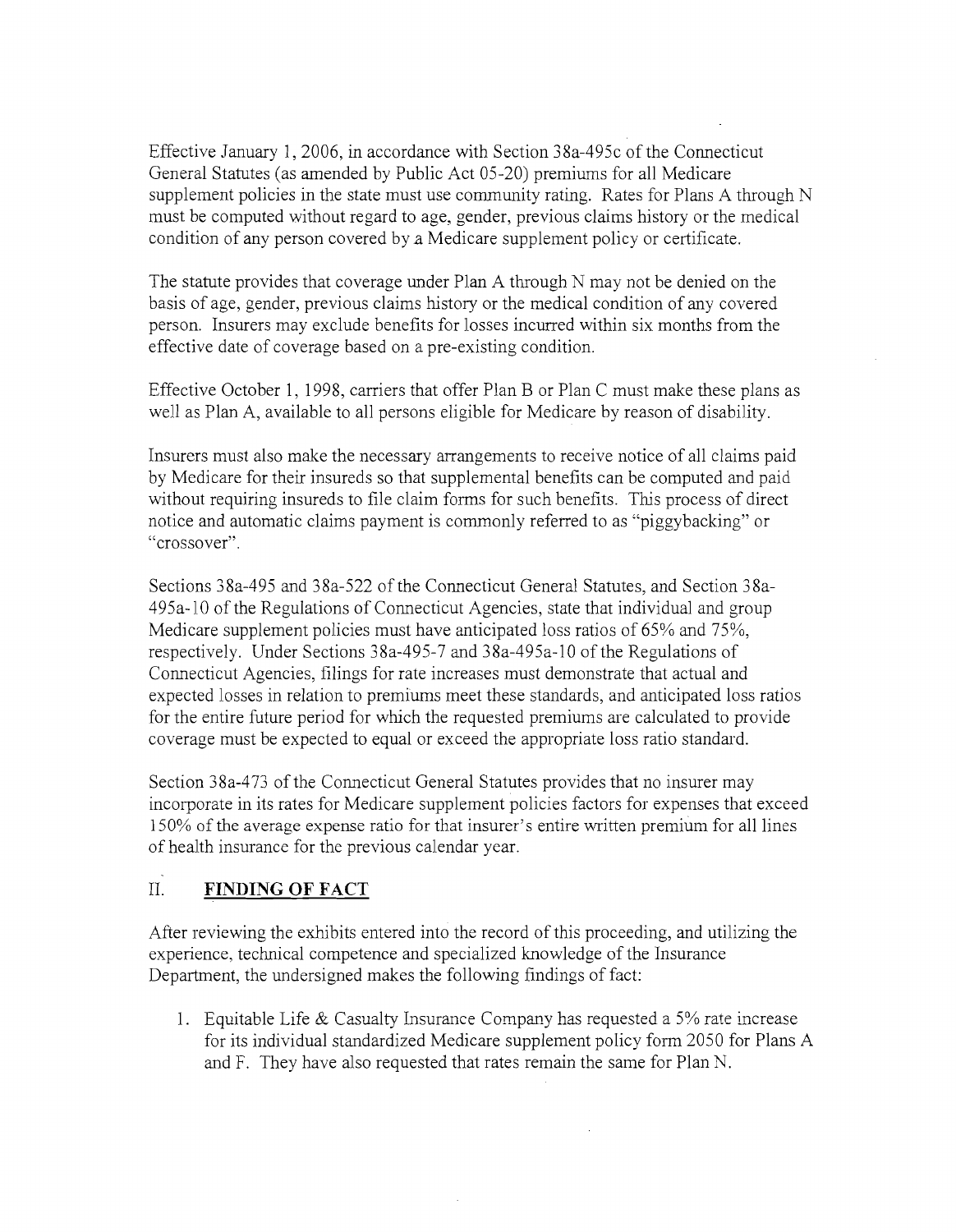- 2. There was three policies in-force in Connecticut and 40,980 nationwide as of 10/31/14.
- 3. The last rate increase approved, for Plans A and N, was 7%, in January of 2013. The last rate increase approved for Plan F was 7% in May of 2014.
- 4. Equitable Life certified that their expense factor is in compliance with section. 38a-473, C.G.S.
- 5. Equitable Life has conformed to subsection (e) of section 38a-495c, C.G.S. regarding the automatic claim processing.
- 6. According to Equitable Life the proposed rates are designed to satisfy a loss ratio of75%.
- 7. Nationwide loss ratio experience provided for 2013, 2014 (through 10/31/14) and inception-to-date:

| Plan | 2013   | 2014    | Inception |
|------|--------|---------|-----------|
| A    | 65.78% | 124.46% | 105.10%   |
| F    | 76.21% | 78.78%  | 77.55%    |
| N    | 67.99% | 66.23%  | 65.74%    |

8. The projected lifetime loss ratios with and without the requested rate increase, on a nationwide basis, are as follows:

| Plan     | With    | Without    |
|----------|---------|------------|
| $\Delta$ | 104.52% | $127.14\%$ |
| - F      | 78.95%  | 81.70%     |

- 9. Connecticut experience is not credible.
- 10. Equitable Life's 2015 Medicare supplement rate filing is in compliance with the requirements of regulation 38a-474 as it applies to the contents of the rate submission, as well as the actuarial memorandum.

#### III. RECOMMENDATION

The undersigned recommends that the 5.0% rate increase for Plans A and F be approved as submitted. These rate changes are reasonable in relationship to the benefits, estimated claim costs and the anticipated loss ratios the company expects to realize on this business.

Also recommend that the rates for Plan N remain the same as requested.